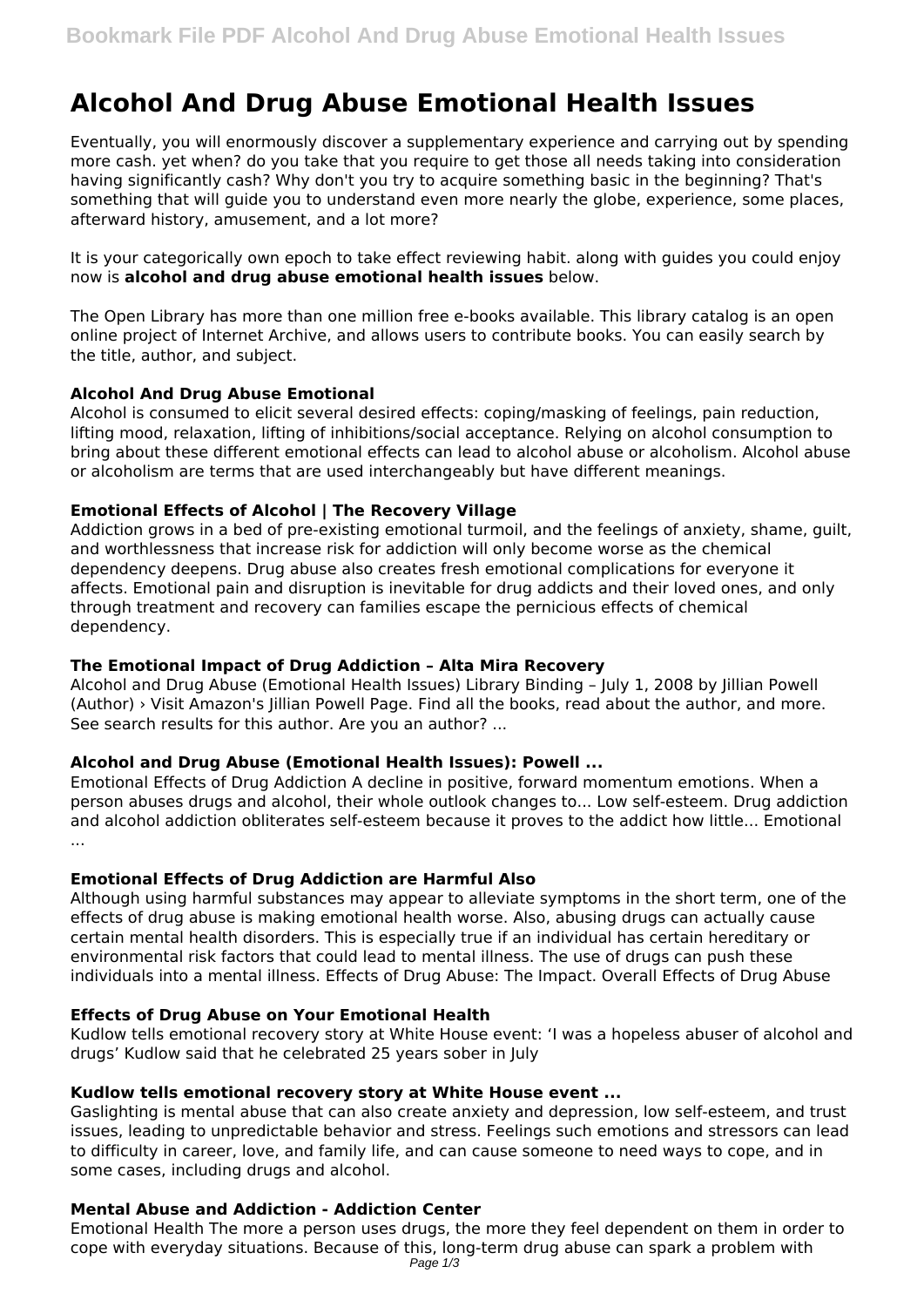anxiety. It is common for users to spend more and more time thinking about using, planning how and when to use again.

# **The Physical and Emotional Effects of Long-Term Drug Abuse ...**

Parental substance abuse has a major impact on the well-being of children. It is estimated that 1 in 8 children in the United States (8.7 million) live with at least one parent who abuses alcohol or other drugs.<sup>1</sup> Parents with substance abuse problems are less likely to effectively function in a parental role. This is due to the constant physical and mental impairment caused by alcohol and ...

## **The Link Between Child Abuse and Substance Abuse**

Use and abuse of drugs and alcohol by teens is very common and can have serious consequences. In the 15-24 year age range, 50% of deaths (from accidents, homicides, suicides) involve alcohol or drug abuse. Drugs and alcohol also contribute to physical and sexual aggression such as assault or rape. Possible stages of teenage experience with alcohol and drugs include abstinence (non-use), experimentation, regular use (both recreational and compensatory for other problems), abuse, and dependency.

## **Alcohol and Drug Abuse**

The American Geriatrics Society states that older adults who abuse alcohol are three times more likely to have a psychological disorder. A person with an anxiety disorder may also abuse alcohol to self-medicate, as alcohol can temporarily reduce anxiety. But over time, the alcohol abuse can worsen an anxiety disorder.

## **Emotional Effects of Alcohol Abuse | Healthfully**

Physical and Emotional Abuse Unfortunately, the changes in the brain that result from alcohol and drug abuse alter the addict's behavior, personality, and ability to reason. Even when someone would never harm a family member without the use of drugs and alcohol can cause physical and emotional harm when under the influence.

## **How Drug and Alcohol Abuse Affects Families | Addiction Blog**

Addiction is a disease that affects your brain and behavior. When you're addicted to drugs, you can't resist the urge to use them, no matter how much harm the drugs may cause. Drug addiction isn't...

### **Drug Abuse & Addiction: Effects on Brain, Risk Factors, Signs**

Alcohol may be used as a coping mechanism to numb the physical and/or emotional pain and trauma caused by domestic abuse. Intimate partner violence can be a major contributor to stress and anxiety, and stress is often a factor in drug and alcohol abuse and addiction.

### **Domestic Abuse and Women's Alcohol Issues**

Use of alcohol by individuals under the age of 21 is a significant health concern in the United States. Illicit use of alcohol by young people represents the most common form of substance abuse in children and teenagers, and it is an enormous safety and health risk for these individuals.

### **Treating the Signs, Causes, & Effects of Teen Alcohol Abuse**

Abuse of alcohol has the potential to lead to an alcohol use disorder (AUD). An AUD is a chronic disease in the brain that is defined by the compulsive use of alcohol,, an inability to control how much you drink, and negative feelings when you are not drinking. 17 Signs that may indicate an alcohol use disorder include the following: 5,17

# **Alcohol Abuse: Signs, Effects & Addiction Treatment**

The survey provides up-to-date information on tobacco, alcohol, and drug use, mental health, and other health-related issues among people ages 12 and over. View the National Survey of Drug Use and Health, Trends in Prevalence of Various Drugs Table. Survey information can be found on the SAMHSA website. National Drug Early Warning System (NDEWS)

# **Trends & Statistics | National Institute on Drug Abuse (NIDA)**

Excess alcohol use can cause or mask other emotional problems, like anxiety or depression. Drinking in excess can lead to the use of other drugs, like marijuana ... family conflicts, inconsistent or severe parental discipline, and a family history of alcohol or drug abuse. Individual risk factors